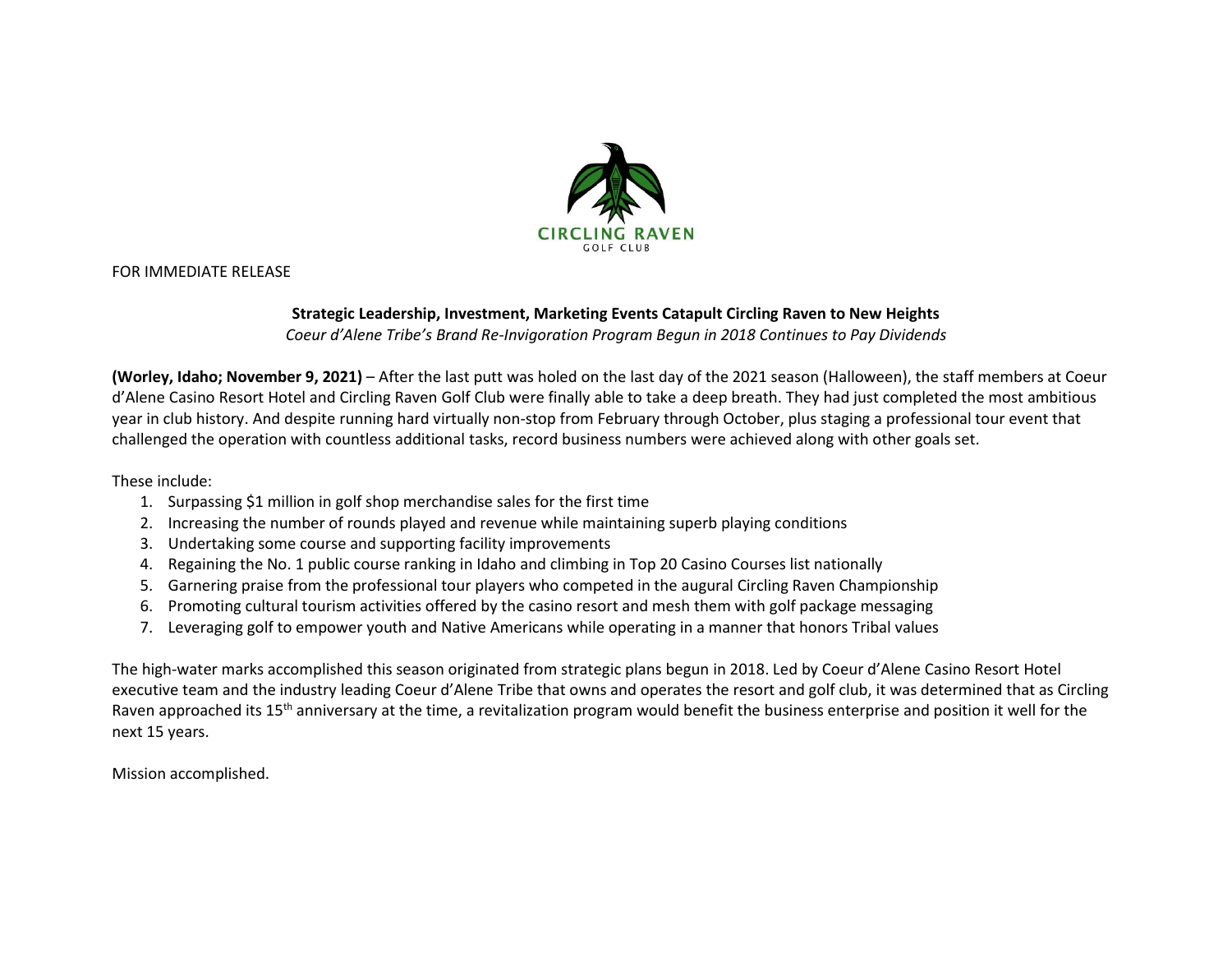Named for a seminal Tribal Chief, Circling Raven flexes its mighty wings greater than ever. The casino resort and golf club led the state and region, and in some cases the nation, in crucial areas. It was the first casino in America to reopen safely after the pandemic hit in 2020. It invested millions in a casino resort renovation completed in 2019. It was named Tribal Destination of the Year for its cultural tourism offerings that carry on Tribal tradition and give guests and visitors unique, inspiring experiences. It rewards drive-market consumers and generates tremendous repeat business through reward programs (both for the casino and golf club). It also appeals to visitors outside the drive market through its national reputation, unique value propositions, and the cultural themes and DNA that are the lifeblood of casino resort and golf club.

The substantial investment to reinvigorate the golf brand is the Circling Raven Championship presented by KXLY News 4 Now. A Symetra "Road to the LPGA" Tour event, it brought in top professional women golfers from around the globe. They competed for shares of a \$200,000 prize purse over three days last August. The spend was a risk, albeit a calculated bet based on a proven entity with 15-plus years of successful track record.

Yet and still, a wager is a wager, not a guarantee. The course, casino resort and their staffs had to execute against it, all while shouldering many more demands on staffing and other resources. Director of Golf Dave Christenson and Superintendent Brian Woster and their teammates, countless casino resort staff, hundreds of volunteers, and Symetra TOUR staff worked Herculean hours before and during the championship.

Not only did the event shine an international spotlight on Circling Raven (designed by course architect Gene Bates) spurring demand, but the TOUR and its players heaped praise on the golf layout, conditions, casino resort, and Coeur d'Alene Tribe – unbiased credibility worth its weight in sale and marketing gold.

Eight players who competed at Circling Raven went on to secure their LPGA TOUR memberships for 2022, the highest level of women's golf in the world. Everyday golfers love playing courses where the pros play, particularly when professionals – experts in their field – express appreciation for them. This has driven more demand to play Circling Raven than ever before.

There are two years to come in the 3-year agreement with the "Road to the LPGA" pro golf tournament. There are more capital improvement plans for outlined for the golf course. These began last year with enhancements to the course's practice putting green, the expansive driving range and instruction area, 10<sup>th</sup> hole tee boxes. An aggressive public relations and marketing program fans the flames of national and international interest, as well as brand awareness. And the Advantage Card program for regular players at Circling Raven grows with each passing year, generating more pre-sold revenue whilst adding benefits year over year.

"We know there was a great opportunity to grow our casino resort and golf club businesses," said Laura Penney, CEO, an avid golfer and tribe member who has been working for the CDA Casino Resort Hotel for more than 25 years. "We just had to ensure that we made smart decisions and then did the necessary work to make them succeed. We look forward to building on our reinforced foundation."